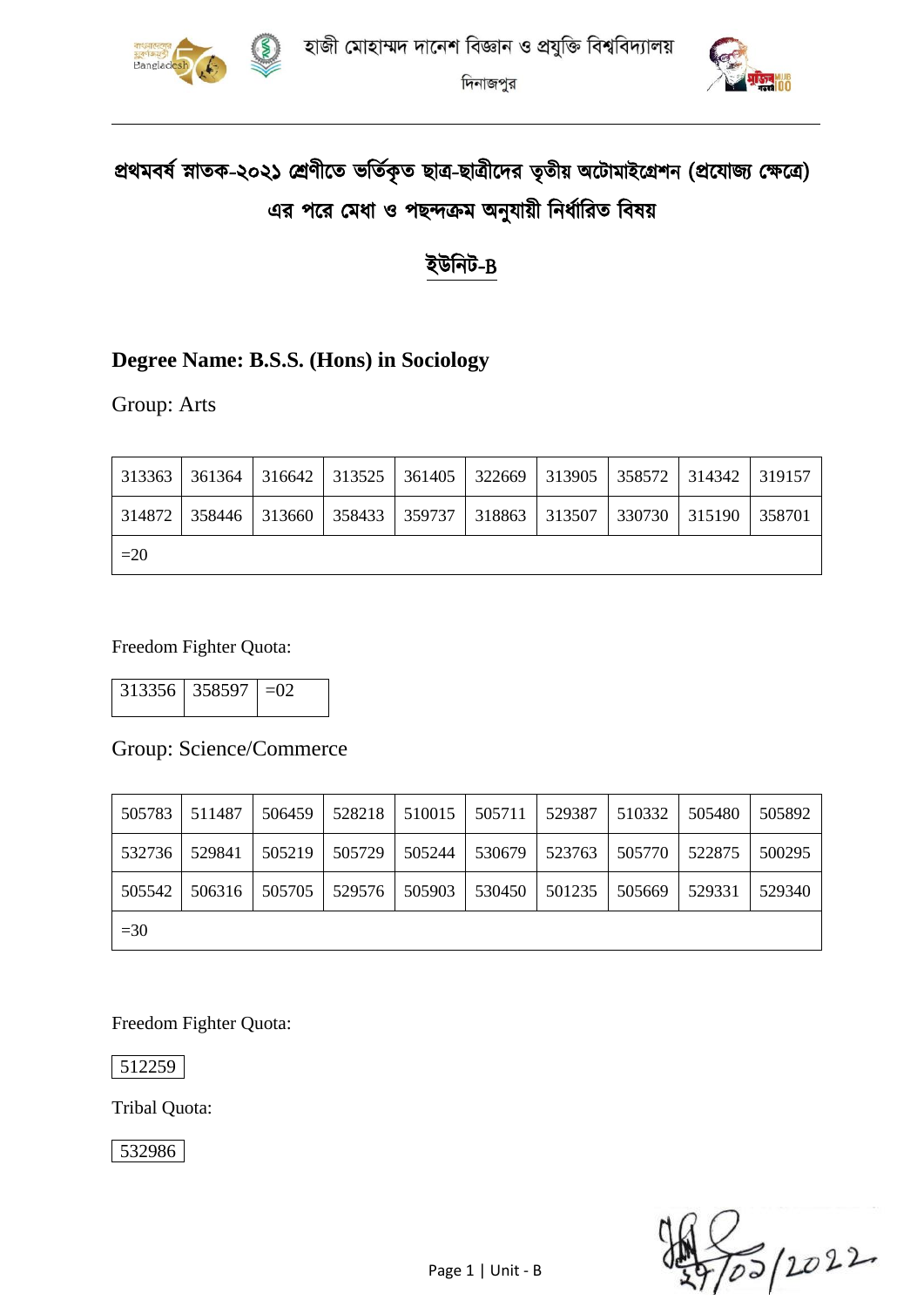



# **Degree Name: B.S.S. (Hons) in Economics**

#### Group: Arts

|  | 360809   317582   316562   318826   330268   313330   316983   316628   314575   315133 |  |  |  |  |
|--|-----------------------------------------------------------------------------------------|--|--|--|--|
|  | 315339   327211   313477   325621   360304   315550   331767   361094   358130   315374 |  |  |  |  |
|  | $320285$   321573   315530   357935   314674   $=$ 25                                   |  |  |  |  |

#### Freedom Fighter Quota:

360921

Ward Quota:

314054

# Group: Science/Commerce

| 510638 | 506087 | 504709 | 529440 | 505264 | 504970 | 511127 | 533016 | 529615 | 527194      |
|--------|--------|--------|--------|--------|--------|--------|--------|--------|-------------|
| 521530 | 507266 | 511453 | 529648 | 506581 | 521103 | 529455 | 529732 | 531553 | 527164      |
| 522984 | 518738 | 513950 | 528095 | 531171 | 505429 | 508950 | 509823 | 505970 | 520769      |
| 502167 | 529840 | 500098 | 523747 | 529248 | 510054 | 510318 | 529989 | 509447 | 505159      |
| 512468 | 524543 | 500276 | 514092 | 524613 | 510233 | 530005 | 527120 | 505388 | $\equiv$ 49 |

Freedom Fighter Quota:

|  | $524371$   $526242$   $528963$   $=03$ |  |  |
|--|----------------------------------------|--|--|
|--|----------------------------------------|--|--|

2022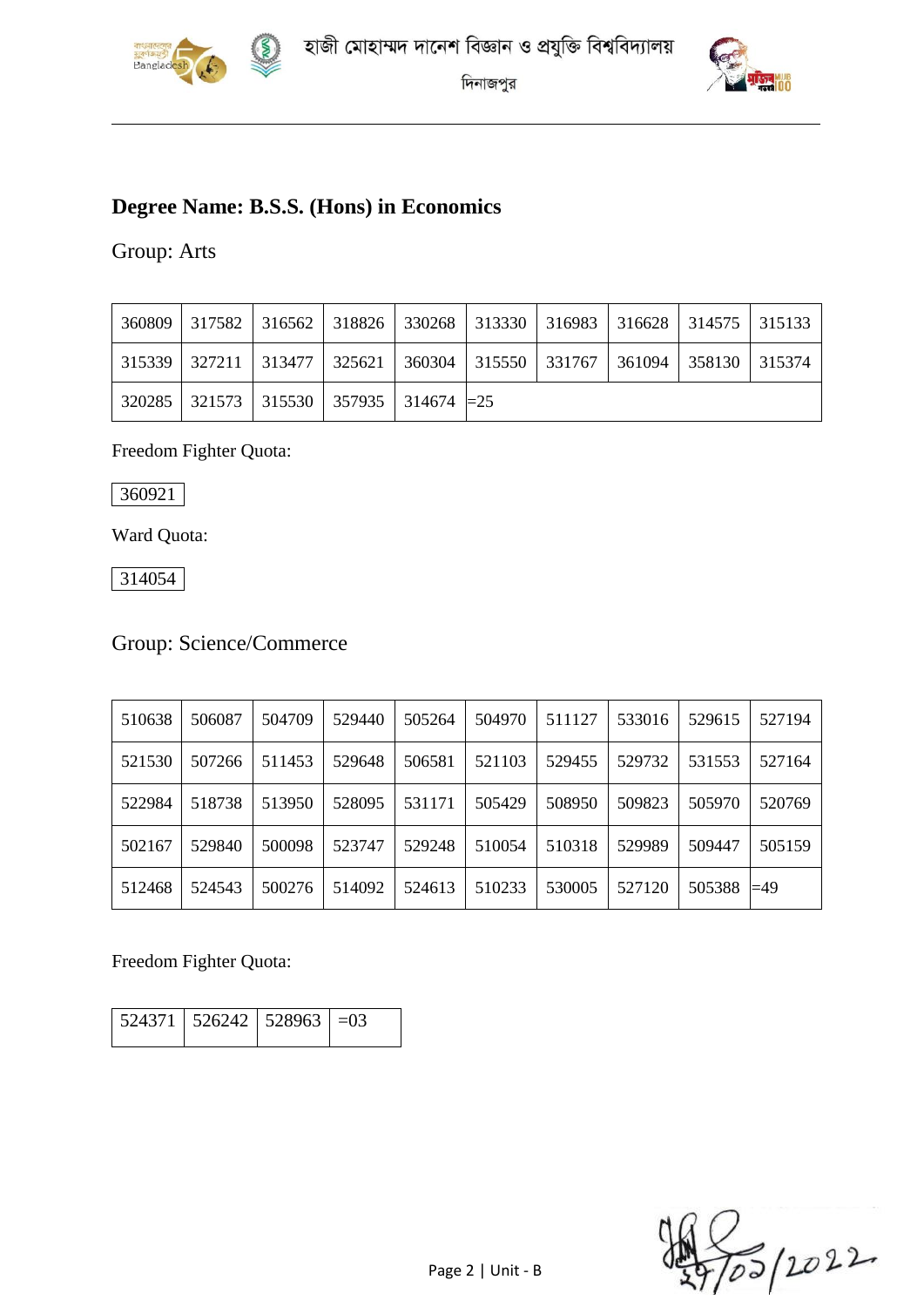



# **Degree Name: B.A. (Hons) in English**

Group: Arts

| 314746 | 358181 | 315147 | 316889 | 314522 | 314980 | 315517              | 314518 | 313895 | 316917 |
|--------|--------|--------|--------|--------|--------|---------------------|--------|--------|--------|
| 313647 | 316552 | 357057 | 316875 | 326659 | 306989 | 313498              | 360597 | 314664 | 319119 |
| 358086 | 319396 | 315102 | 317665 | 314878 | 329530 | 314818              | 319419 | 314807 | 314839 |
| 313466 | 315192 | 318793 | 315701 | 340583 | 360282 | $315382 \models 37$ |        |        |        |

#### Freedom Fighter Quota:

| $313053$ 313621 = 02 |  |
|----------------------|--|
|                      |  |

Ward Quota:

314081

#### Group: Science/Commerce

| 505536 | 506451 | 506336 | 529364 | 502283 | 530306 | 530810        | 510037 | 506057 | 509522 |
|--------|--------|--------|--------|--------|--------|---------------|--------|--------|--------|
| 511172 | 511480 | 533400 | 530937 | 529979 | 511242 | 530832        | 505286 | 528280 | 511294 |
| 505249 | 510780 | 500727 | 506792 | 511275 | 524312 | 512102        | 505889 | 527167 | 529207 |
| 510620 | 524741 | 529168 | 533370 | 500734 | 530014 | $502900 = 37$ |        |        |        |

Freedom Fighter Quota:

| 506062 505217 | $-0$ |
|---------------|------|
|               |      |

Tribal Quota:

530848

2022